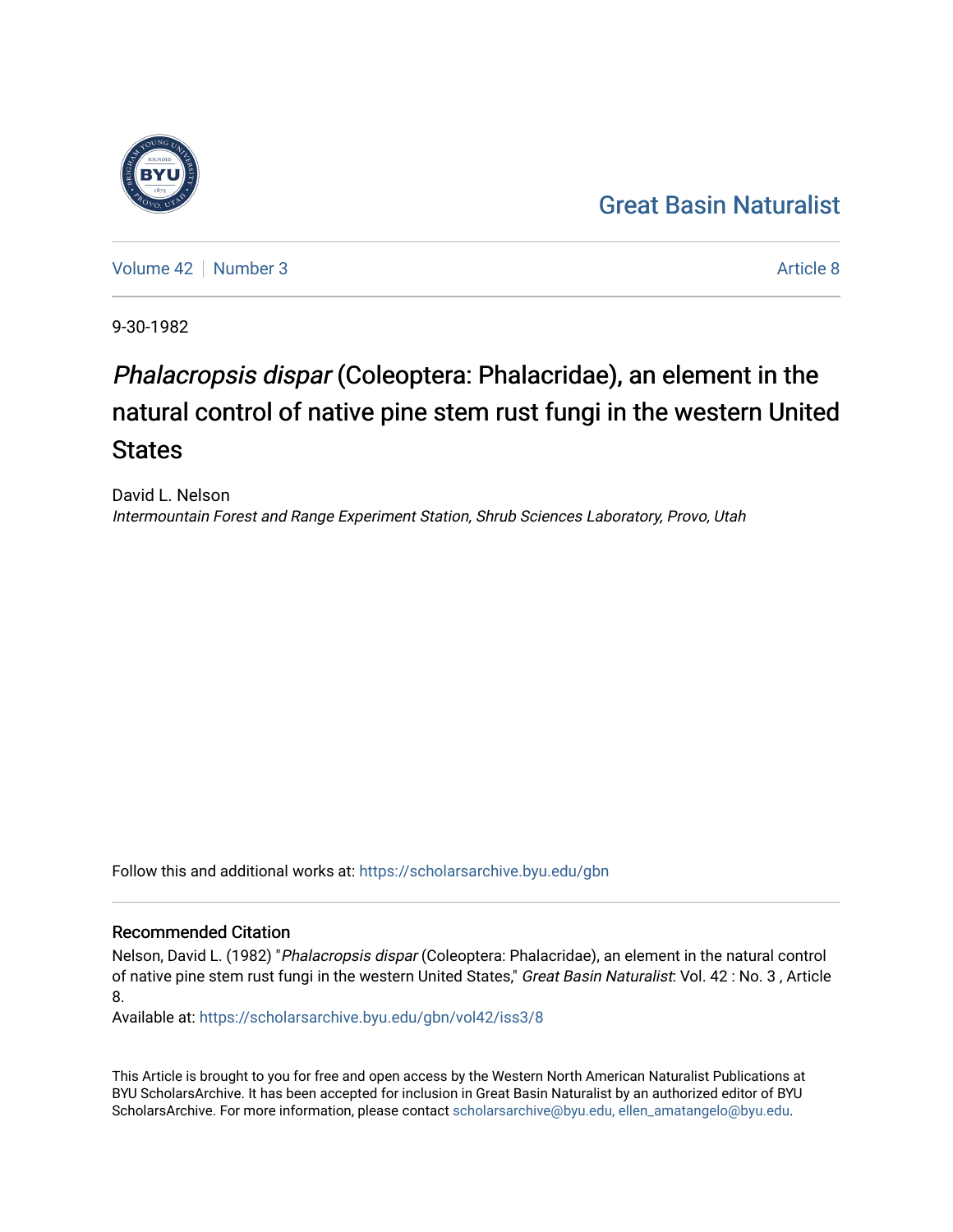#### PHALACROPSIS DISPAR (COLEOPTERA: PHALACRIDAE), AN ELEMENT IN THE NATURAL CONTROL OF NATIVE PINE STEM RUST FUNGI IN THE WESTERN UNITED STATES'

#### David L. Nelson<sup>2</sup>

Abstract.— Larvae of the phalacrid beetle Phalacropsis dispar (LeConte) consumed aeciospores and the underlying sporogenous mycelium, thereby destroying the aecia of all native western pine stem rust fungi studied. Aecia of the introduced white pine blister rust fungus (Cronartium ribicola) were not found to be infested by the beetle. A close, if not obligate, biosis of the beetle apparently exists with the native rust fimgi, and their geographic distributions closely coincide. Laboratory tests and field observations indicate that the beetle completes its life cycle in 30 to 40 days and apparently overwinters as an adult. Quantitative data on aeciospore inoculum destruction were beyond the means of this study; however, observations over a 12-year period evidenced widespread and extensive destruction of aeciospores. The beetle may be an effective element in the natural control of native pine stem rust fimgi. Natural control by secondary organisms could significantly reduce the selective pressure for high host resistance in a naturally evolving host-parasite population.

Direct control of pine stem rust disease problems through application of chemicals and eradication of alternate hosts is usually expensive and of questionable effectiveness (Toko et al. 1967, Leaphart and Wicker 1968, Peterson and Jewel 1968, Carlson 1978). Various silvicultural methods (Peter son 1966, Van Arsdel 1961, Nighswander and Patton 1965, Krebill 1968) and selection for host resistance appear to be the most acceptable means to immediate and long-term control (Hanover 1966, Bingham et al. 1971, Hiratsuka and Powell 1976). Research on pine stem rust in the western United States has concentrated on the exotic white pine blister rust {Cronartium rihicola Fisch. in Rabenh.). The native rusts are currently not considered important enough to justify more than limit ed study. Natural control other than host re sistance may be an important factor in allowing this option. Answers for low-cost control of conifer rust diseases considered important could come from study of the natural control of native rust fungi. This may be especially true in the less extensively managed forests of western North America.

Host tissue affected by pine stem rusts and the fruiting bodies of the aecial state of the rust fungi provide an attractive habitat and food source for many other organisms. These are mainly fungi (Mielke 1933, Wollenweber 1934, Powell 1971a,b,c, Byler et al. 1972b, Williams 1972, Kuhlman and Miller 1976, Kuhlman et al. 1976, Hiratsuka et al. 1979, Tsuneda and Hiratsuka 1979, 1980, Tsuneda et al. 1980, Kuhlman 1981a,b), insects (Snell 1919, Myren 1964, Coulson and Franklin 1970, Powell 1971d,e, Furniss et al. 1972, Powell et al. 1972, Kuhlman 1981b), and, to a lesser extent, rodents (Mielke 1935, Powell 1974) and mollusks (Hunt 1978). They may play a more important role than is recog nized in the selection and limitation of these rust fungi through reduction of aecial inoculum.

This study provides information on the identity, life history, and distribution of an aeciospore-consuming phalacrid beetle and suggests the possible importance of its destruction of aecia and the activity of other re ported secondary organisms in the natural control of some western native pine stem rust fungi.

#### **REVIEW**

Many insects and other arthropods are as sociated with pine stem and cone rusts in North America. Of special interest here are those that attack the rust fungi directly, are dependent upon them, consume large amounts of aeciospores, and consume or damage sporogenous mycelium.

<sup>&#</sup>x27;This article was written and prepared by a United States government employee on official time, and it is therefore in the public domain.

<sup>&#</sup>x27;Intermountain Forest and Range Experiment Station, Shrub Sciences Laboratory, Provo, Utah 84601. The initial observations for this study were made vhile the author was a student at the University of California, Berkeley.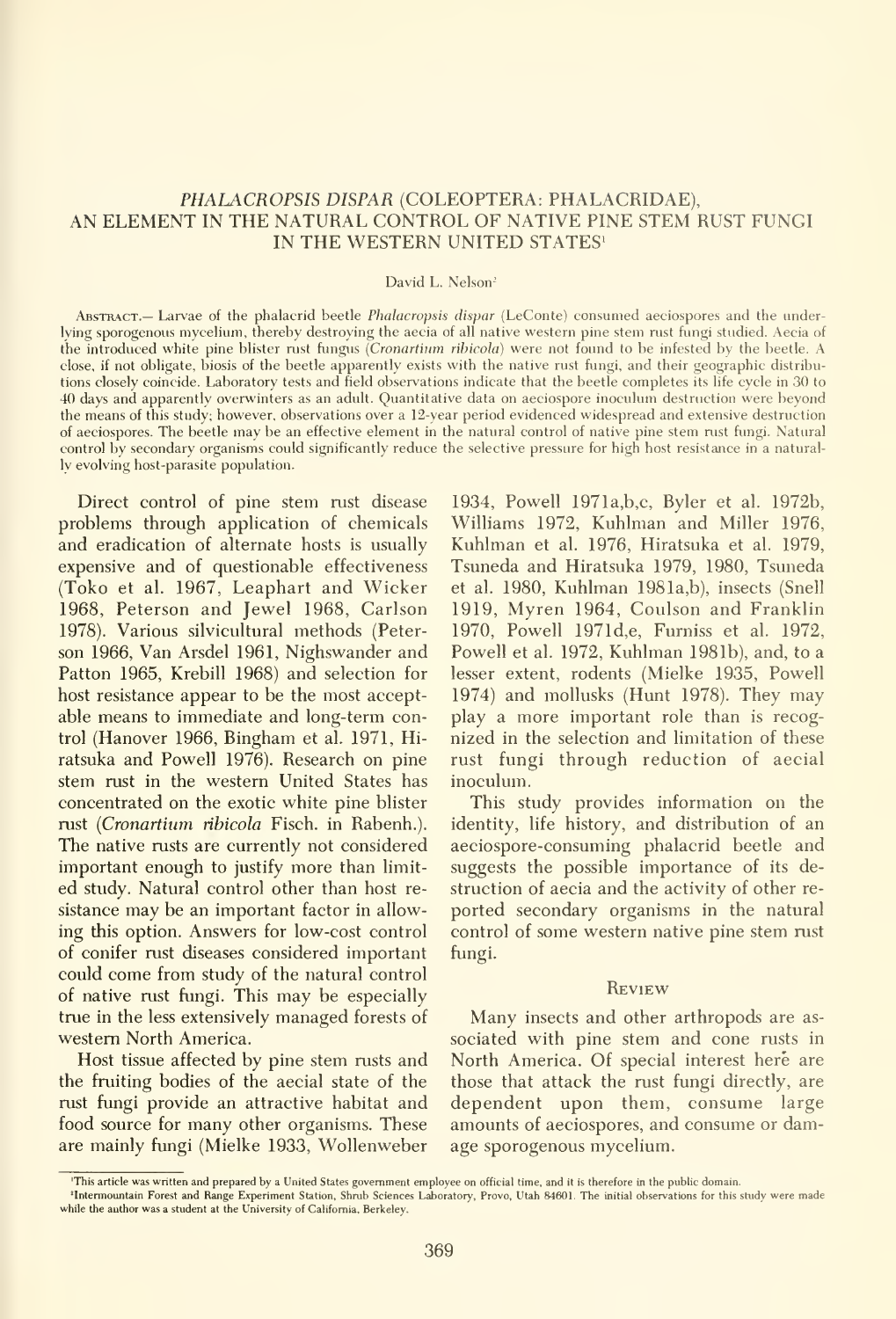Hubert (1923) described the activity of Epuraea ovata Horn (Coleoptera: Nitidulidae) larvae as consuming the entire aecio spore mass and underlying stromatic mycelium of the western gall rust fungus, Endocronartium harknessii (Peridermium harknessii). Powell (1971d) reviewed insects associated with pine stem rusts and listed 160 species of arthropods he found on Cronartium comandrae blister rust cankers on Pinus contorta Dougl. Powell et al. (1972) listed those found associated with E. harknessii, C. comandrae, C. coleosporioides, and C. comptoniae Arth. Using Graves's and Benick's system of classification, Powell (1971d) classed Epuraea obliquus Hatch, Paracacoxenus gluttatus Haryd & Wheeler (Diptera: Drosophilidae), and a mite, Diapterobates principalis Berlese (Acarina: Ceratozetidae), as apparent true mycetobionts completely dependent on the aecia of C. comandrae for food. Epuraea obliquus was also found associated with C. coleosporioides, Endocronartium harknessii, and C. comptoniae (Powell et al. 1972). Species of 12 genera of the insect orders Homoptera, Coleoptera, Lepidoptera, and Diptera associ ated with comandra blister rust (C. comandrae) cankers were considered to be apparent facultative mycetophiles. Several species of the mycetophilous type, especially the cone moth Dioryctria spp. (Lepidoptera: Pyralidae), extensively damaged areas of the aecial and spermogonial zone by burrowing in infected phloem tissue. Similar behavior of this moth has been observed on C. fusiforme Hedge. & Hunt (Coulson and Franklin 1970), C. strobilinum (Arth.) Peterson (Merkel 1958), C. comptoniae (Anderson and French 1964), £. harknessii (Byler et al. 1972a), and C. coleosporioides (Powell 1971d). Powell (197 Id) regarded most of the 38 species of Hymenoptera he observed as parasitic on Lepidoptera, Diptera, and Coleoptera that inhabited the rust cankers. Furniss et al. (1972), examining cankers of white pine blis ter rust in northern Idaho, found some of the species described by Powell (1971d) and Powell et al. (1972), but the number and di versity of species were considerably less. The only apparent true mycetobiont type found by Furniss et al. was Paracacoxenus gluttatus.

The extent to which pine stem rusts are damaged by these insects has received little study, and the impact of insect attacks on re duction of aeciospore inoculum and on sub sequent infection of pine has received even less. Over a seven-year period, between 32 and 57 percent of the C. comandrae cankers received obvious annual damage on 23 locations, according to Powell (1971b). From 60 to 80 percent of the cankers were damaged yearly over this period. Insects infested up to 49 percent of recently dead or damaged galls of E. harknessii on Pinus radiata D. Don on one plot in California (Byler et al. 1972a). Nearly 45 percent of the E. harknessii galls studied by Wong (1972) in Manitoba and Sas katchewan over a four-year period were mined by larvae of Dioryctria banksiella Mutuura, Munroe, and Ross, but Wong gave no information on damage to the rust fungus. Attacks by some insects that consume aecio spores can be severe. Studies in southwestern Alberta (Powell 1971d) indicated a yearly 10 percent reduction in aeciospore production, with some years having a much higher per centage. Epuraea obliquus occurred on as many as 80 percent of the sporulating cankers on a single location, with at least 50 per cent being attacked over a five-year period. Dipterous and lepidopterous larvae were observed on over 25 percent of sporulating cankers in certain locations. The activity of Dioryctria sp., E. lengi Parsons, unknown dipterous larvae, and other insects apparently was of little importance in reducing aecio spore inoculum of southern fusiform rust in North Carolina according to Kuhlman (1981b).

#### **METHODS**

During other research on native western conifer rusts, a beetle was frequently observed in the aecia of pine stem rust fungi. The beetle's distribution and activity were studied on annual field trips from 1963 through 1975. Observations were made in coastal California from Fort Bragg south to the San Francisco Bay area and the Sierra Nevada, western Nevada from Lake Tahoe south to the Spring Mountains north of Las Vegas, northern Arizona south to Prescott, most of Utah, extreme western Wyoming,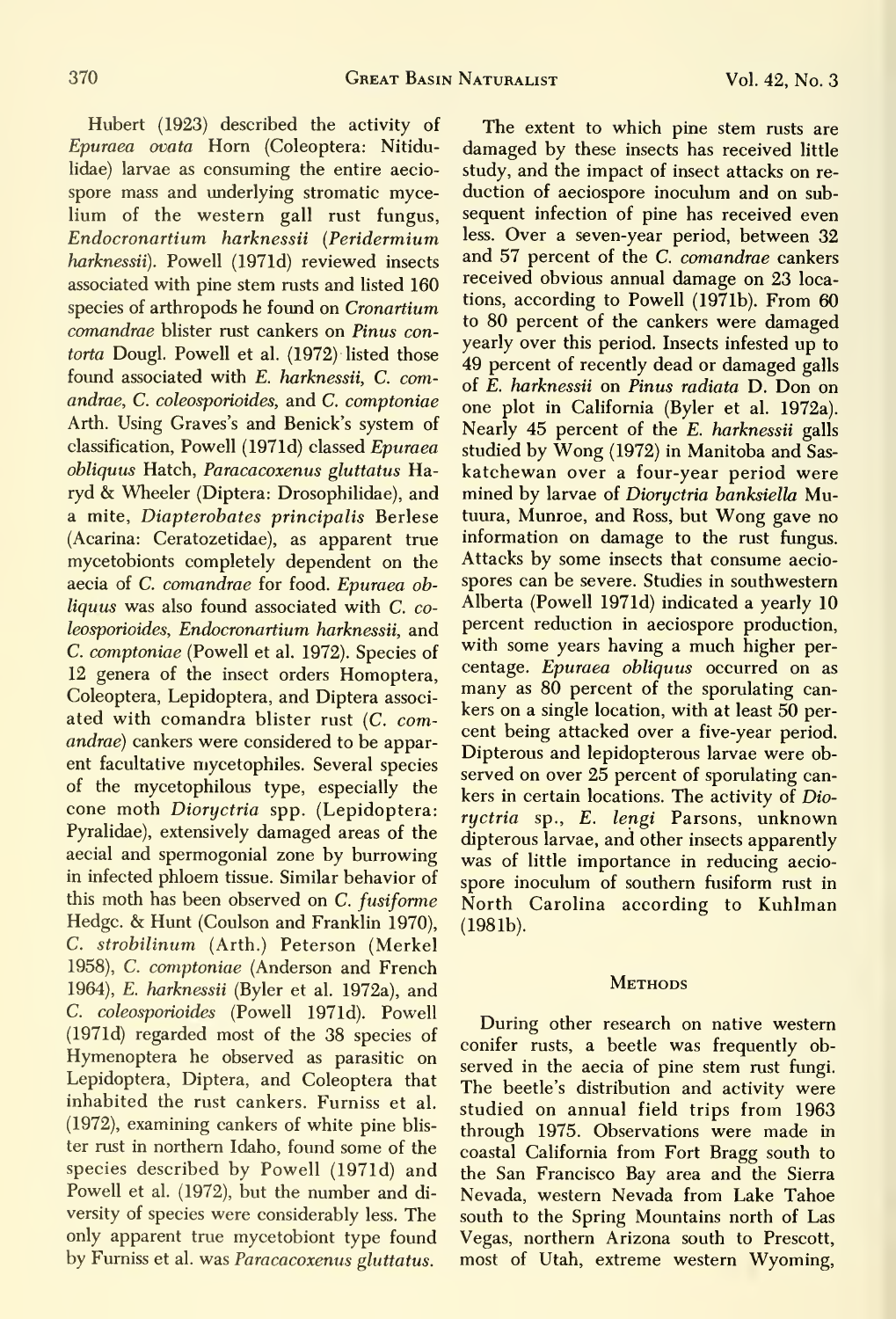

Fig. 1. Adult, pupal, and larval stages of Phalacropsis dispar, enlarged 14 times.

southern Idaho from the Salmon River south, and east central Oregon.

Because of the uncertain taxonomic status of some of the rust fungi involved and be cause the study is concerned with the aecial state, the imperfect or peridermium name of some of the rust fimgi will be used for clarity throughout the remainder of the paper.

To obtain information on beetle life his tory, rust-infected stem sections that were also beetle infested were collected for laboratory study. Infested rust samples were placed in one-liter glass beakers for observation. Drying of specimens was slowed by covering beaker tops with a plastic film punctured in several places to allow air exchange. Cheesecloth was placed over the film to prevent es cape of insects. Thus assembled, the speci mens were held in the laboratory at normal room temperature, approximately 21 C. Both natural and fluorescent light was received during the day. Observations on development were made daily when possible. Dates when larvae matured, pupation began, and adult beetles emerged were recorded.

Three locations were selected for annual field observation of beetle activity and rust development: (1) Bucks Lake, Plumas National Forest, Plumas County, California; (2) Lee Vining Creek, Toiyabe National Forest, Inyo County, California; and (3) Red Canyon, Dixie National Forest, Garfield County, Utah. At location one, western gall rust, caused by Peridermium harknessii {Endocro nartium harknessii), was present on Pinus ponderosa Laws.; at location two, limb rust and stalactiform canker rust (both caused by Peridermium stalactiforme [Peterson 1968], an imperfect state of Cronartium coleosporioides), were present on Pinus jeffreyi Grev. & Balf. and P. contorta, respectively; and at location three, Powell limb rust (Peterson 1968), caused by Peridermium filamentosum, was present on Pinus ponderosa. Observations were made at location one from 1963 through 1975 and at locations two and three from 1967 through 1975. These locations were visited one to three or more times each year during the aecial sporulation period.

#### **RESULTS**

#### Habitat and Identification

Numerous small, white-to-grayish beetle larvae (Fig. 1) were frequently found in the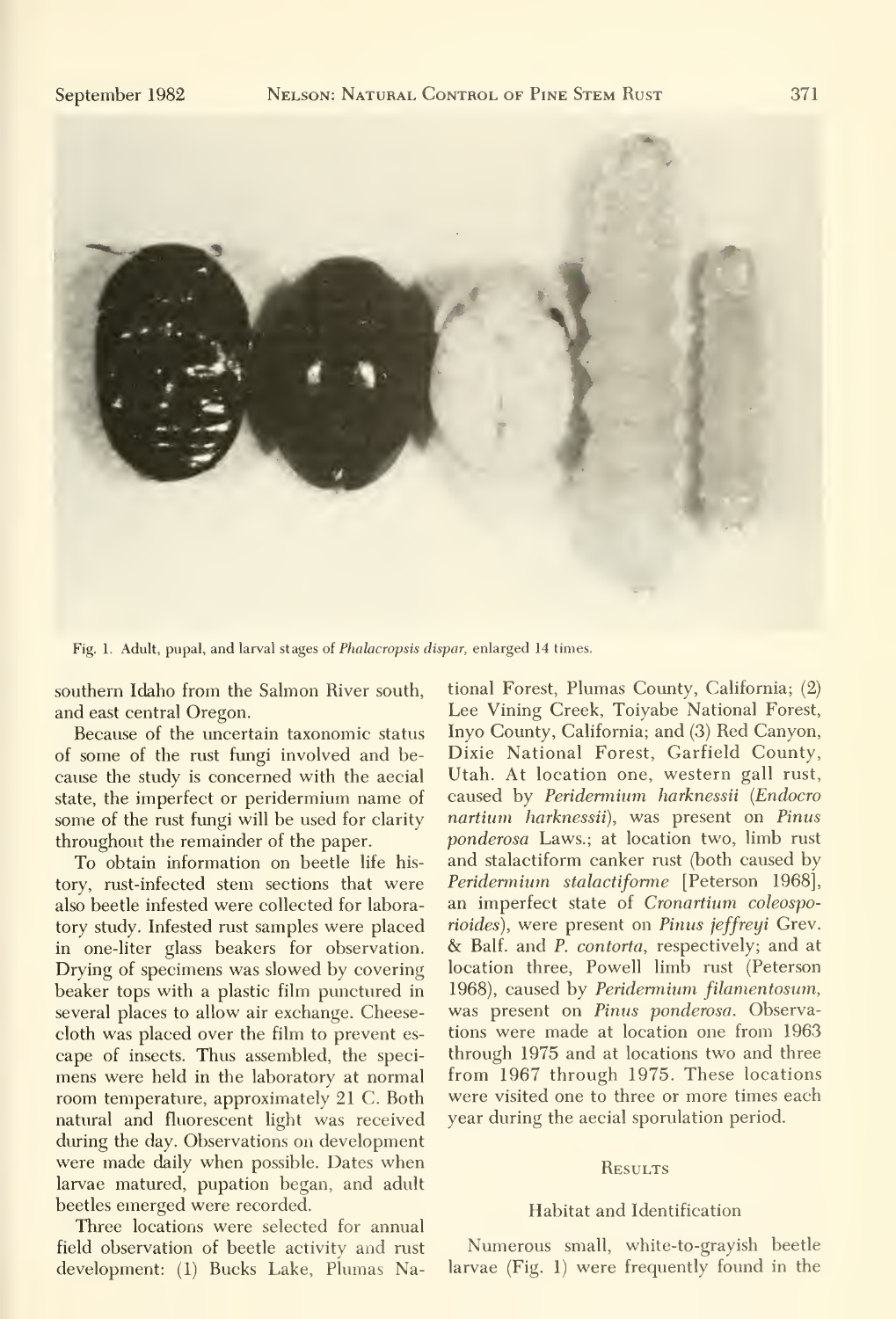

Fig. 2. Beetle-damaged pine stem rusts (note weblike fecal debris over surface of stems): western gall rust (A) unopened, uninfested aecia (arrow) one-half actual size; (B) insect-damaged aecia; limb rust (C) unopened, uninfested aecia (arrow) actual size; (D) insect-damaged aecia (arrow points to unconsumed peridial fragments).

aecial spore masses (Fig. 2A-D) of the vari ous pine stem rust fungi observed. Their voracious consumption of aeciospores and of the underlying sporogenous mycelium effec-

tively reduced aecia (Fig. 2A, C) to a mass of fecal debris within several weeks' time (Fig. 2B, D). Microscopic examination of young larvae revealed that the gut and in-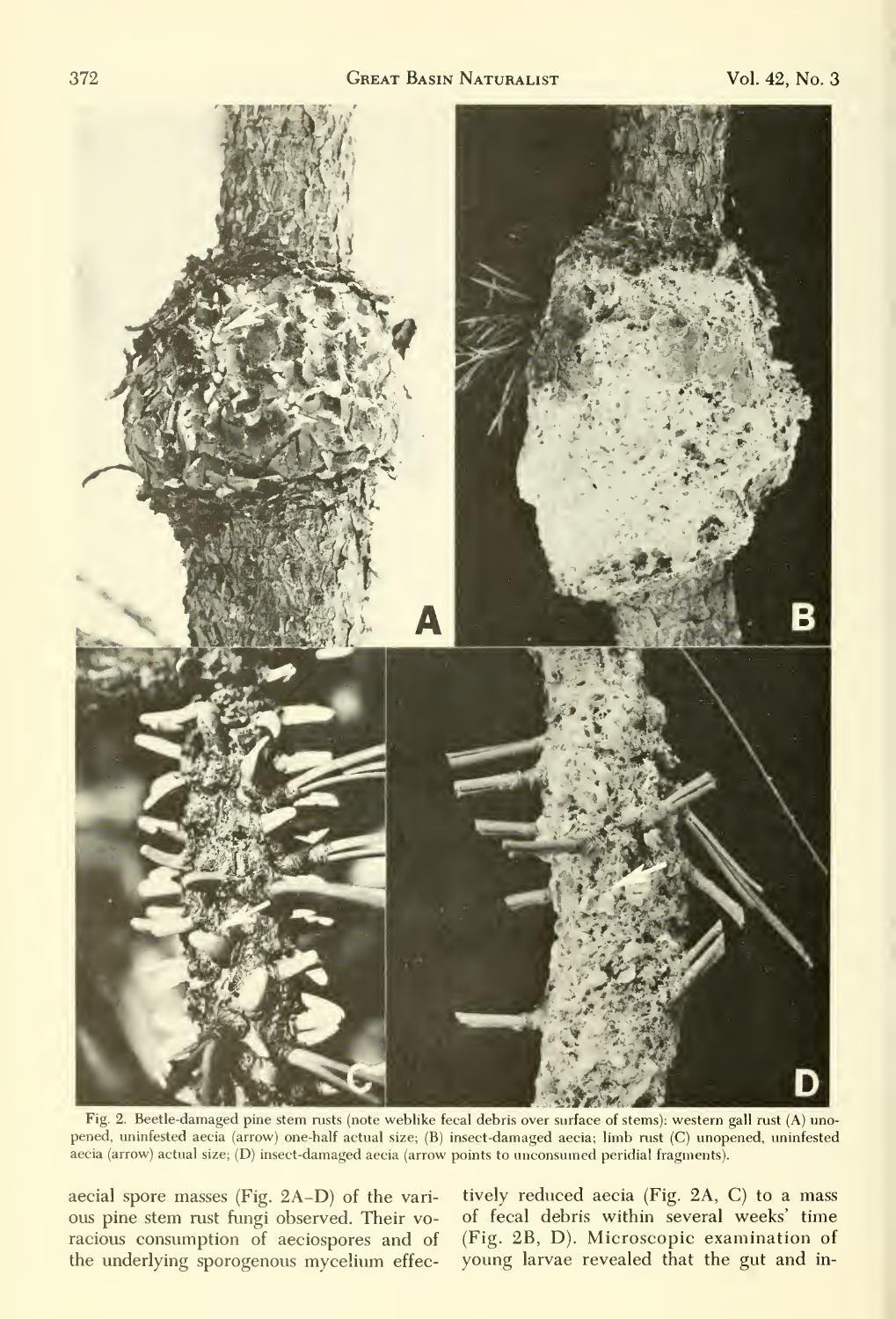testinal tract were full of aeciospores. Masses of spores were discharged in strings of fecal pellets. Several germination tests of aecios pores from fecal pellets failed to show any vi ability. Unconsumed spores in the same col lections germinated. Spores of secondary fungi (such as Penicillium, which commonly invade aecial masses [Byler et al. 1972a]) were also consumed by the larvae. The per idium of aecia was not consumed.

Beetle specimens reared in the laboratory from larval-infested western gall and limb rust samples were used for identification. Larvae pupated and developed into shiny chestnut brown beetles about <sup>3</sup> mm in length (Fig. 1). They were identified as Phalacropsis dispar (LeConte) by Dr. Carl T. Parsons, who confirmed his identification by comparing specimens with the type specimen at the Museum of Comparative Zoology, Harvard University, Cambridge, Massachusetts.

Phalacropsis is a monotypic genus described by T. L. Casey (1889-1890). The type specimen was collected in 1878 by E. A. Schwarz on a geological survey at 9400 ft on Veta Pass, Colorado, and described by T. L. Le Conte (1879). No host plant was mentioned. Phalacropsis dispar apparently is rarely collected. A check of 20 insect museums throughout the United States revealed only six collections as follows: California Academy of Sciences, Golden Gate Parktwo collections, both from the Sierra Nevada, one on Pinus sp., no host listed for the other specimen; Ohio State University—two collections, one from Yosemite National Park, California, the other from the Chiricahua Mountains of Arizona, no hosts were listed; and National Museum of Natural History—two collections, one from the Sitgreaves National Forest, Arizona, on Pinus ponderosa and the other from Pringle, South Dakota, on Per idermium harknessii aecia. Mountainous locations and hosts from which the specimens were collected indicate they all could be from pine stem rust aecia. Specimens of Phalacropsis dispar collected during this study have been deposited in the Museum of Comparative Zoology (Agassiz Museum), Harvard University, and the National Museum of Natural History Smithsonian Institution, Washington, D.C.

#### **Distribution**

The distribution of P. dispar observed in this study is indicated in Figure 3 and Table 1. With few exceptions, the beetle was found wherever pine stem rust fungi were examined closely during the aecial sporulation period. The most intensive study was made in Utah and in the Sierra Nevada of California, and the number of sites for the beetle in these areas (Fig. 3) is a reflection of this and is not necessarily an indication of abundance.

During a five-year study of western gall rust on pines in coastal areas of California, P. dispar was not encountered, nor was it listed by Byler et al. (1972a), who studied the same rust in these areas. In north coastal California near Fort Bragg, however, an unidentified larva of similar habit was abundant in aecia of Peridennium harknessii on Pinus contorta



Fig. 3. Distribution of Phalacropsis dispar observed in this study on pine stem rust fungi in the western United States.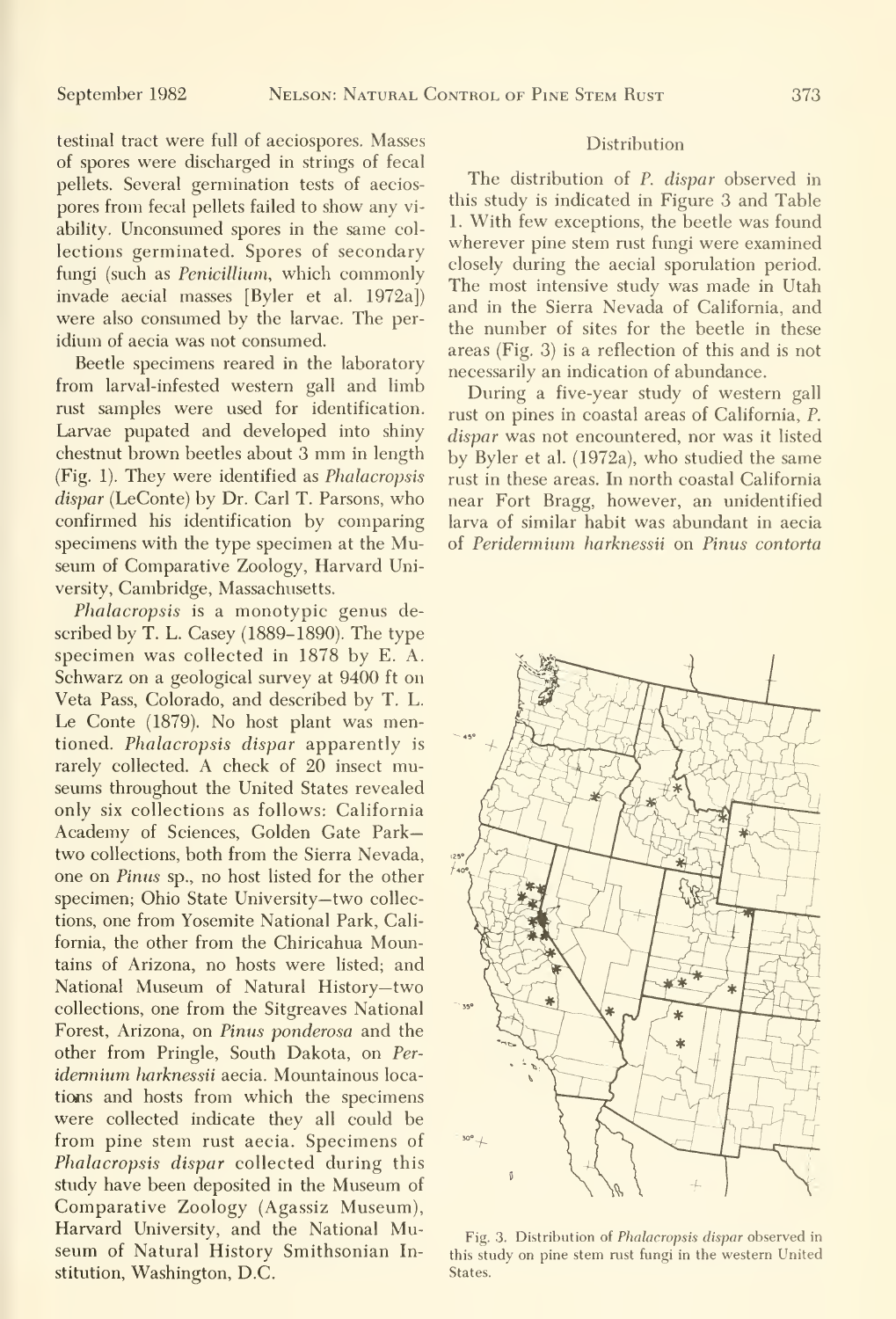ssp. bolanderi (Parl.). Several attempts to rear adults failed. In the Sierra Nevada, Phalacropsis dispar was found on Peridermium filamentosum Inyo form (Peterson 1968), P. stalactiforme both forms, P. harknessii, Cronartium occidentale, and "Bethel" blister rust (Dixon 1978) (Table 1). Cronartium comandrae was not studied in this area. In the Bucks Lake area, Phalacropsis dispar was not found in aecia of the introduced C. ribicola on Pinus lambertiana (Dougl.). In this area, the C. ribicola-infected P. lambertiana occurred in several stands that were intermixed with *Peridermium harknessii*-infected *Pinus* ponderosa and P. contorta. The aecia of Per idermium harknessii on these pines were infested with Phalacropsis dispar. In the Spring Mountains of southern Nevada, P. dispar was found on the Coronado and Powell (Peterson 1968) forms of Peridermium filamentosum limb rust and was especially abimdant on the albino form (Mielke and Peterson 1967) of western gall rust on Pinus ponderosa. In Ari zona, Phalacropsis dispar was observed on the Coronado and Powell forms of Peridermium filamentosum limb rust on Pinus ponderosa on the Kaibab Plateau and in the San Francisco Mountains. In Utah, Phalacropsis dispar occurred on the Coronado and Powell forms of Peridermium filamentosum limb rust on Pinus ponderosa in the Abajo Mountains and on the Aquarius and Markagunt Plateaus in the southern end of the state. It also occurred on the Powell Per idermium filamentosum limb rust on Pinus ponderosa at the eastern end of the Uinta Mountains in northeastern Utah. It was not found on C. comandrae, Peridermium harknessii, and P. stalactiforme on Pinus contorta in the Wasatch Mountains of northern Utah. Phalacropsis dispar was found—although rarely— on C. comandrae on Pinus contorta on the Cassia Plateau of southern Idaho and on the northern end of the Wind River Range in western Wyoming. It occurred in Per idermium harknessii aecia on Pinus contorta in the Island Park area of eastern Idaho and on the same rust on both P. contorta and P. ponderosa in the Sawtooth Mountains in the south central part of the state. It was found

TABLE 1. The Peridermium species of pine stem rust fungi found in this study to be infested by Phalacropsis dispar in the western United States.

| <i>Peridermium</i> rust                                                                         | Pine host                                            | Location                                                                                                          |  |  |
|-------------------------------------------------------------------------------------------------|------------------------------------------------------|-------------------------------------------------------------------------------------------------------------------|--|--|
| Cronartium coleosporioides Arth.                                                                |                                                      |                                                                                                                   |  |  |
| Peridermium filamentosum Peck<br>Coronado limb rust<br>Powell limb rust<br>Invo limb rust       | Pinus ponderosa<br>Pinus ponderosa<br>Pinus jeffreyi | Arizona, Nevada, Utah<br>Arizona, Nevada, Utah<br>California<br>California, Nevada<br>California, Oregon<br>Idaho |  |  |
| Peridermium stalactiforme Arthur & Kern<br>Stalactiforme limb rust<br>Stalactiforme canker rust | Pinus jeffreyi<br>Pinus contorta<br>Pinus ponderosa  |                                                                                                                   |  |  |
| Endocronartium harknessii<br>(J. P. Moore) Y. Hiratsuka                                         |                                                      |                                                                                                                   |  |  |
| (Peridermium harknessii J. P. Moore)<br>Western gall rust                                       | Pinus contorta<br>Pinus ponderosa                    | California, Idaho, Oregon<br>California, Idaho                                                                    |  |  |
| Albino western gall rust                                                                        | Pinus ponderosa                                      | Nevada, Utah                                                                                                      |  |  |
| Cronartium comandrae Peck                                                                       |                                                      |                                                                                                                   |  |  |
| Peridermium pyriforme Peck<br>Comandra blister rust<br>"Bethel" blister rust                    | Pinus contorta<br>Pinus contorta                     | Idaho, Wyoming<br>California                                                                                      |  |  |
| Cronartium occidentale<br>Hedg., Bethel, & Hunt                                                 |                                                      |                                                                                                                   |  |  |
| Peridermium occidentale<br>Hedg., Bethel, & Hunt<br>Pinyon blister rust                         | Pinus monophylla                                     | California                                                                                                        |  |  |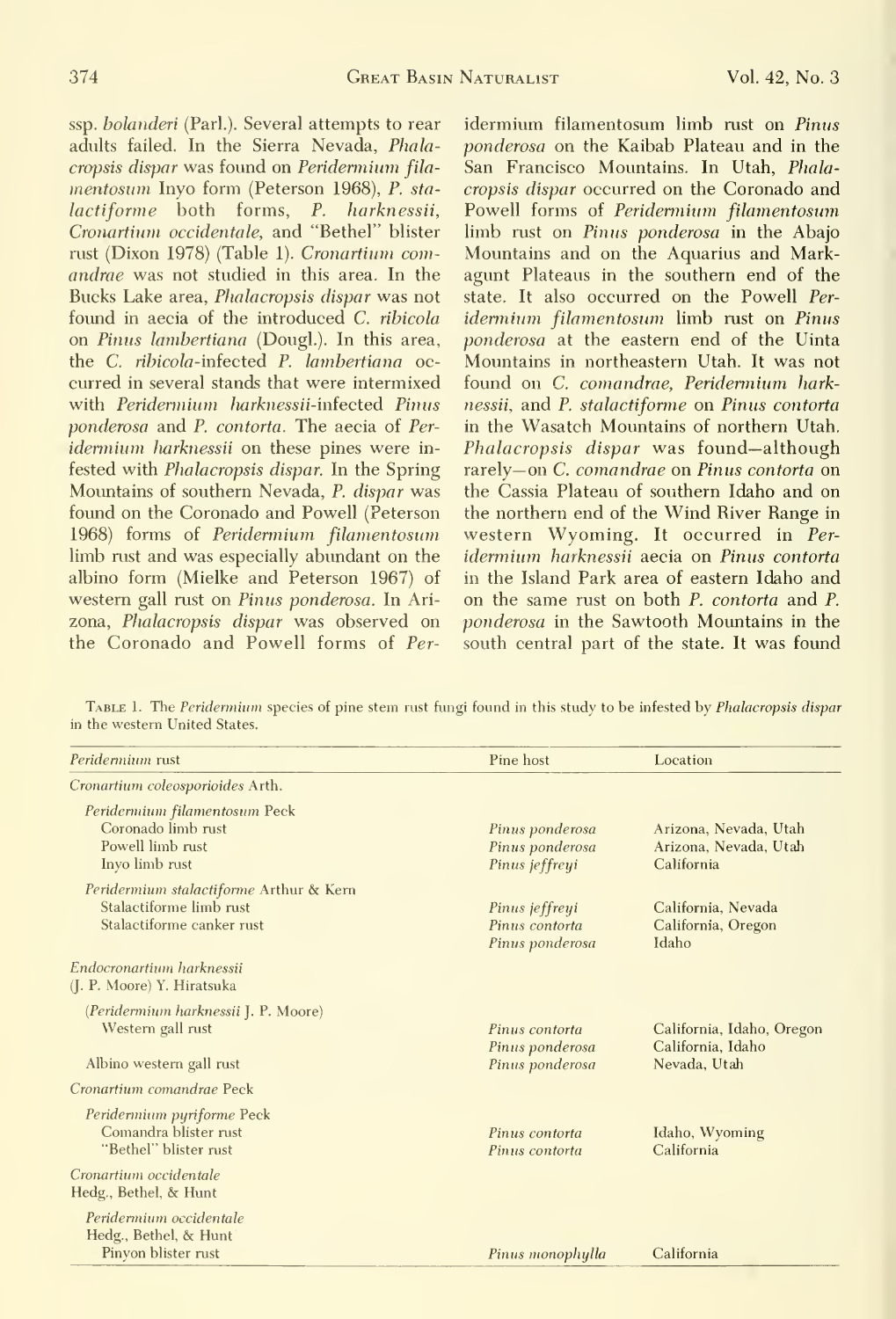on a single canker of Peridermium stalacti forme on Pinus ponderosa in the Salmon River Mountains. In the Malheur National Forest of Oregon, Phalacropsis dispar was found on Peridermium harknessii and P. stalacti forme on Pinus contorta. In the central Idaho and Oregon areas mentioned, larvae and adults of an Epuraea sp. (another aeciosporeconsuming beetle) were also present. From northern Utah northward, occurrence of Phalacropsis dispar was less frequent to rare and southward from this point it was increasingly abundant.

#### Life History Observations

Phalacropsis dispar was first noted in mid-May near Bucks Lake and in late May at Lee Vining and Red Canyon. Aecia of the associ ated rust fungi were just beginning to appear through the bark. On simny days, adult beetles were seen on rusted limbs, crawling about and copulating. Egg-laying by the beetle was observed only in association with Peridermium filamentosum on Pinus jeffreyi in the Sierra Nevada of California. Single eggs were deposited at the exterior base of aecia. Larval activity began before full devel opment of aecia and well in advance of peridial rupture. With the beginning of aecio spore release, larval activity had reached a peak. Beyond this stage, in the case of early sporulating rust fungi, adult beetles were not seen on rusted limbs; however, in the case of later sporulating Powell and Inyo forms of Peridermium filamentosum, adults were seen throughout July and August well after aecial

maturity. After larval maturity, the insect disappeared from rusted limbs and galls and possibly pupated in the needle duff at the base of trees. Whether or not the insect over winters in the pupal or adult stage in its nat ural environment was not studied.

In laboratory tests (Table 2), rusted stems were collected 10 to 15 days after adults were first seen. The first larvae began moving from aecia about 6 days after rust speci mens were placed in glass beakers in the lab oratory. Pupation began 4 to 7 days later on the floor of the beaker under masses of fecal debris, unconsumed aeciospores, and bark fragments that dropped from rusted stems. Beginning of pupation was determined by a shortening and thickening of larvae, their immobility, and the appearance of black eye spots. The first adults emerged 14 to 36 (av erage 23) days after the first larvae began leaving aecia. If development proceeds similarly under natural conditions, roughly 30 to 40 days would be required for completion of the beetle's life cycle.

The beetles were not found on other plants in the vicinity of the pine stem rusts, al though members of the family Phalacridae are known to frequent flowers of the Compositae in particular (Amett 1973).

#### Beetle Infestations and Damage

At the Bucks Lake location where P. harknessii occurred on Pinus ponderosa, several hundred galls were observed annually on a stand of young trees covering approximately 0.5 ha. During the entire study period, not a

| Year | National forest     | Rust <sup>1</sup><br>fungus<br>pine host | Collection<br>date | Placed<br>in<br>beaker | Larvae<br>moving<br>from<br>aecia | Pupation<br>began | First<br>adults | Total days<br>from first<br>larval<br>maturity |
|------|---------------------|------------------------------------------|--------------------|------------------------|-----------------------------------|-------------------|-----------------|------------------------------------------------|
| 1967 | Toiyabe, California | Ps/Pi                                    | 7/14               | 7/17                   | 7/20                              | 7/24              | 8/3             | 14                                             |
| 1968 | Toivabe, California | Ps/Pi                                    | 6/22               | 6/25                   | 7/1                               | 7/5               | 7/17            | 16                                             |
| 1969 | Dixie, Utah         | Pf/Pp                                    | 6/23               | 6/25                   | 7/3                               | 7/22              | 7/28            | 25                                             |
| 1970 | Plumas, California  | Ph/Pp                                    | 5/26               | 5/28                   | 6/3                               | 6/18              | 6/29            | 26                                             |
| 1971 | Plumas, California  | Ph/Pp                                    | 5/30               | 6/6                    | 6/12                              | 6/16              | 7/14            | 36                                             |
| 1973 | Plumas, California  | Ph/Pp                                    | 5/28               | 5/28                   | 6/4                               | 6/11              | 6/26            | 22                                             |
| 1974 | Plumas, California  | Ph/Pp                                    | 5/23               | 5/25                   | 5/31                              | 6/4               | 6/18            | 18                                             |
| 1975 | Toivabe, Nevada     | Pha/P <sub>D</sub>                       | 7/12               | 7/13                   | 7/18                              | 7/25              | 8/6             | 19                                             |

TABLE 2. Incubation period of Phalacropsis dispar in laboratory tests.

 $Ps/Pj = Peridermium$  stalactiforme/Pinus jeffreyi

 $Pf/Pp = Peridemium filamentosum/Pinus ponderosa$ 

 $Ph/Pp = Peridermium$  harknessii/Pinus ponderosa

 $Pha/Pp = Peridermium$  harknessii (albino)/Pinus ponderosa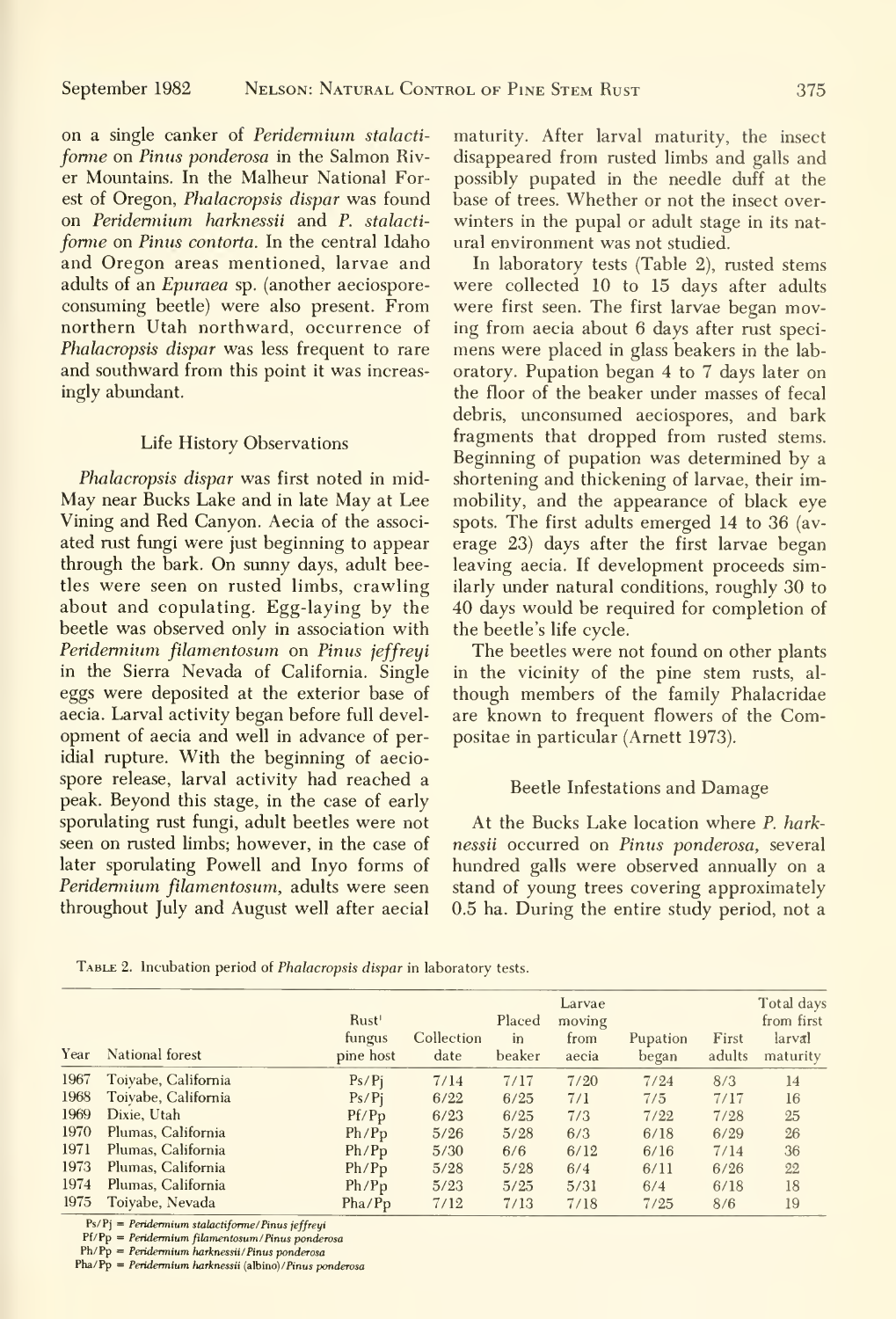single gall was found without some evidence of beetle larval activity. Larvae reduced ae ciospores and the underlying sporogenous mycelium to a mass of fecal debris (Fig. 2B) within approximately two weeks. The initial sporulation of young galls is usually a week or so later than older galls; these also become infested. In a single laboratory test (1971), four galls, 4 to 8 cm in diameter, produced an average of 130 adult beetles per gall.

A beetle infestation of similar intensity oc curred on Peridermium stalactiforme on Pinus jeffreyi at Lee Vining Creek. Aecia matured about mid-June and were completely destroyed within about two weeks. Along <sup>a</sup> three km stretch of Lee Vining Creek, not one of the 20 limb-rusted trees ex amined annually remained free of the beetle. Aecial confluency with this rust is markedly less than with western gall rust, but few aecia were uninfested. Those that were uninfested were the more scattered aecia among needles toward the distal end of limbs. In two laboratory tests (1968 and 1971), <sup>a</sup> total of 3.9 m of typical msted limbs yielded 3.4 adult beetles/cm and <sup>a</sup> total of 4.6 m of rusted limbs yielded 1.2 beetles/ cm.

Beetle infestation of the Powell Per idermium filamentosum studied at Red Canyon was somewhat different from the in festations of P. harknessii and P. stalactiforme described above. With this rust fungus, aecia are tongue shaped and single with little confluency (compare Figs. 2A and 2C). Seldom did more than one beetle larva occur within a single aecium. Larvae consumed the basal mycelium of an aecium first and then moved into the upper part. Frequently the upper part of aecia remained untouched. Pressure from the growing fecal mass often burst the aecium at its base. It appeared that a single aecial mass was sufficient to rear a single lar va. Usually, fewer than 50 percent of the aecia became infected on rusted limbs of the 12 trees observed annually. The amount of damage seemed to vary more from year to year with this rust than with P. harknessii and P. stalactiforme. In California, few Inyo P. filamentosum aecia were infested some years, but virtually all aecia became infested in other years.

The other pine stem rusts were studied less. Infestation of P. stalactiforme on Pinus

contorta in the Sierra Nevada of California was as severe as that noted on P. jeffreyi at Lee Vining Creek. Infestation of the Coronado Peridermium filamentosum was similar to that of the other forms of P. filamentosum, although limited to a shorter sporulation period. Cronartium comandrae was studied little, and so the extent of infestation was not known. Observation of the beetle on C. occidentale on Pinus monophylla Torr. and Frem. was limited to a large outbreak of the rust near Monitor Pass, Alpine County, in the Sierra Nevada of California. During the three seasons observed, aecial spore masses were virtually destroyed by the beetle in all trees examined.

#### **D***ISCUSSION*

The beetle Phalacropsis dispar is reported here to consume the aeciospores and the aecial mycelium of all species of native western pine stem rust fungi except Cronartium con igenum (Pat.) Peterson and C. comptoniae, neither of which was investigated. Aecial fructifications not only provide food but also protective chambers for the larvae. Within several weeks' time, aecia may be completely ravaged of their content; only the peridial shell and masses of fecal debris remain. Based on laboratory tests and field observations, the life cycle of the beetle is completed in 30 to 40 days. Apparently, the beetle overwinters as an adult and emerges in the spring to mate and lay eggs as aecia of the rust fungi begin forming. The rarity of P. dispar in insect collections is further evidence it is highly specific to these rust fungi. The insects are abundant on pine stem rust fungi, but these fungi are rather obscure to insect collectors. Also, if they live on other fungi or the flowers of vascular plants as do other Phalacaridae, they probably would turn up more frequently in collections.

The distribution of *P. dispar* appears to be primarily south of the 40th parallel. North of the parallel, the niche becomes increasingly occupied by *Epuraea* spp. Some adults or larvae of P. dispar could be found in almost all areas where native pine stem rust fungi in the aecial sporulation state were studied. The beetle appeared, however, to be absent in some areas such as coastal California and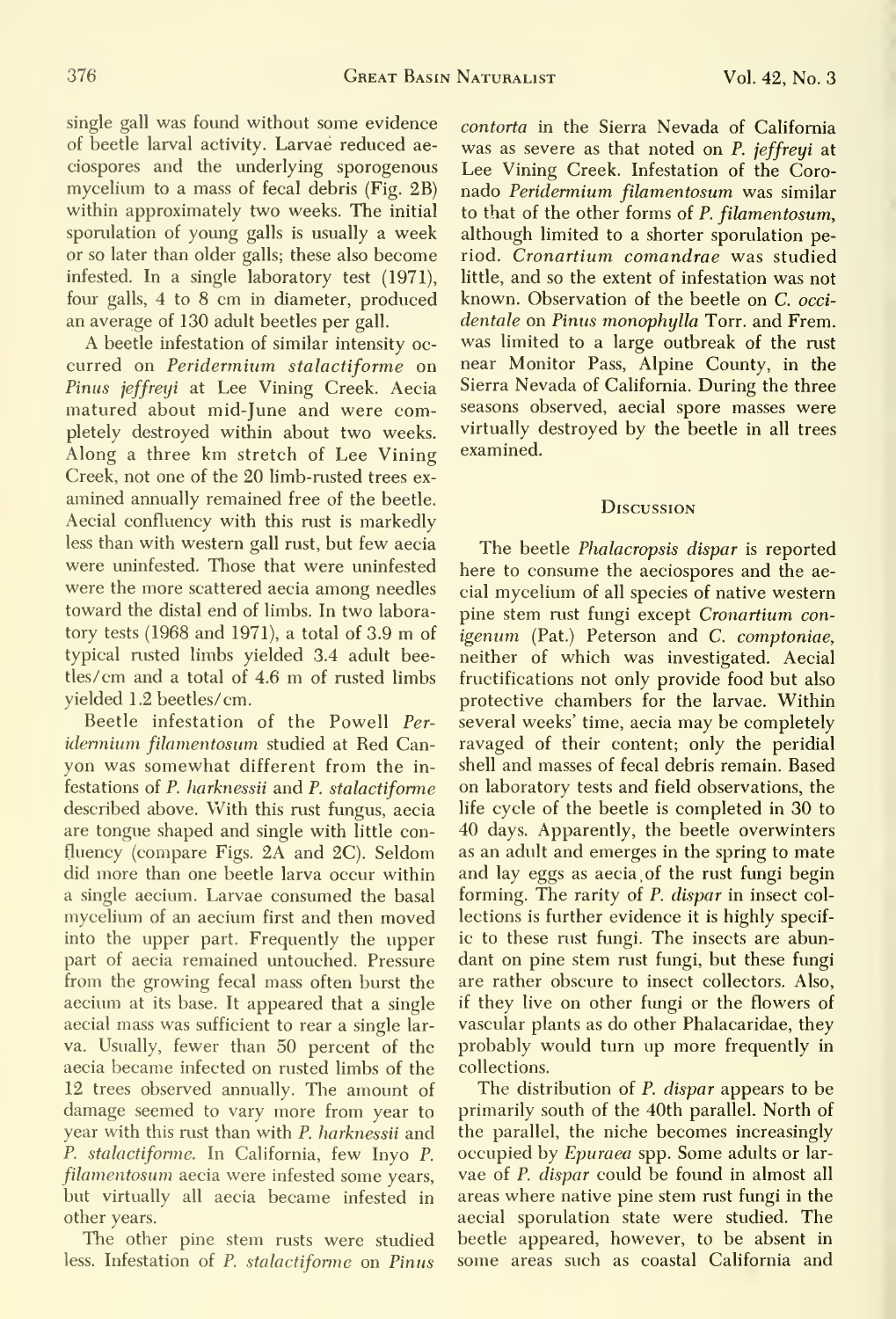northern Utah. R. S. Peterson (pers. comm.) has found Phalacropsis to be common to abimdant on both the albino and orange spored Peridermium harknessii in the Black Hills of South Dakota and Wyoming and in parts of Colorado.

Reduction of the aeciospore inoculum by Phalacropsis dispar was not determined in quantitative terms, but based on my observations, it can be a high percentage of the potential amount. Not only is there a reduction of spores already formed at the time larvae begin feeding, but consumption of the underlying sporogenous mycelium reduces the final quantity of spores produced as well as the length of the sporulation period. Quantitative field data are needed to establish what impact P. dispar has in reducing aeciospore in oculum and in the natural control of pine stem rust fungi. Nevertheless, all factors in the host-pathogen-environment interaction are of some importance.

Information on the aeciospore dispersal period for native western pine stem rust fungi is limited. R. S. Peterson (1959), studying spore release from Peridermium harknessii at high elevation sites in Colorado, found intermittent, but abundant, sporulation for one to two months. In a two-year study, G. W. Peterson (1973) trapped 88 and 91 percent of the season's total release of P. harknessii aeciospores during a two- and three-week period each May. The remainder (9 to 12 percent) was trapped through June. In Krebills's (1968) study of C. comandrae in the Rocky Mountain States, aeciospore dis persal began in late May, peaked in the last half of June, and usually continued in small amounts through summer. With increasing elevation, dispersal was delayed and the period shortened.

The tremendous mass of spores produced by the aecial state of the pine stem rust fungi is an evolutionary adaptation that increases the chance for survival of these propagules through the environmental hazards of dis semination. Aeciospores (annual inoculum) serve as the initial step in what is a long series of events leading to infection of pine. They also function in the spread of rust fungi over long distances, and a reduction in the in oculum load would seem to be important. In

autoecious rust fimgi, such as Endocronartium harknessii (Peridermium harknessii), re duction of the aecial inoculum is likely to be of more significance than it would be in het eroecious rust fungi, such as C. coleosporioides or C. comandrae, which have the uredinial multiplication phase. The Inyo and Powell forms of P. filamentosum, with aecia adapted to survive potentially long dry periods, could be severely affected by early destruction of aecia. Even with heteroecious rust fungi, in the more arid regions of the western United States where favorable moisture requirements for infection are likely to occur less frequently during the uredinial phase, intensity of infection by aeciospores would seem to be important. Phalacropsis dispar is possibly specific to native conifer stem rust fungi, including C. occidentale, which is similar in host range to C. ribicola. If P. dispar does not feed on the introduced C. ribicola, it may reveal a deficit in the natural control of this rust fungus in North America. From reports in the literature, there appears to be a larger diversity of secondary or ganisms that inhabit native western pine stem rusts (Wollenweber 1934, Powell 1971a,b,c,d,e, Byler et al. 1972b, Powell et al. 1972, Powell 1974, Hiratsuka et al. 1979, Tsuneda and Hiratsuka 1979, 1980) than in habit C. ribicola blister rust (Mielke 1933, 1935, Kimmey 1969, Williams 1972, Furniss et al. 1972, Hungerford 1977, Hunt 1978). Members of the genus Epuraea evidently are widely distributed in the northwestern United States and western Canada (Hatch 1961, Parsons 1967, Powell 1971d, Powell et al. 1972). The aggressive Epuraea obliquus and E. ovata, obligate consumers of aecio spores of four different species of native pine stem rust fungi (Hubert 1923, Powell et al. 1972), were not reported by Furniss et al. (1972) to occur on C. ribicola blister rust cankers in northern Idaho. Both E. obliquus and E. ovata are known to exist in the eastern Oregon, northern Idaho, and western Montana areas (Hubert 1923, Hatch 1961). The absence of natural control of C. ribicola in western North America has been attributed primarily to a lack of host resistance (Bingham et al. 1971, Hoff and McDonald 1972). Byler et al. (1972a) provide evidence that secondary fungi and insects were primarily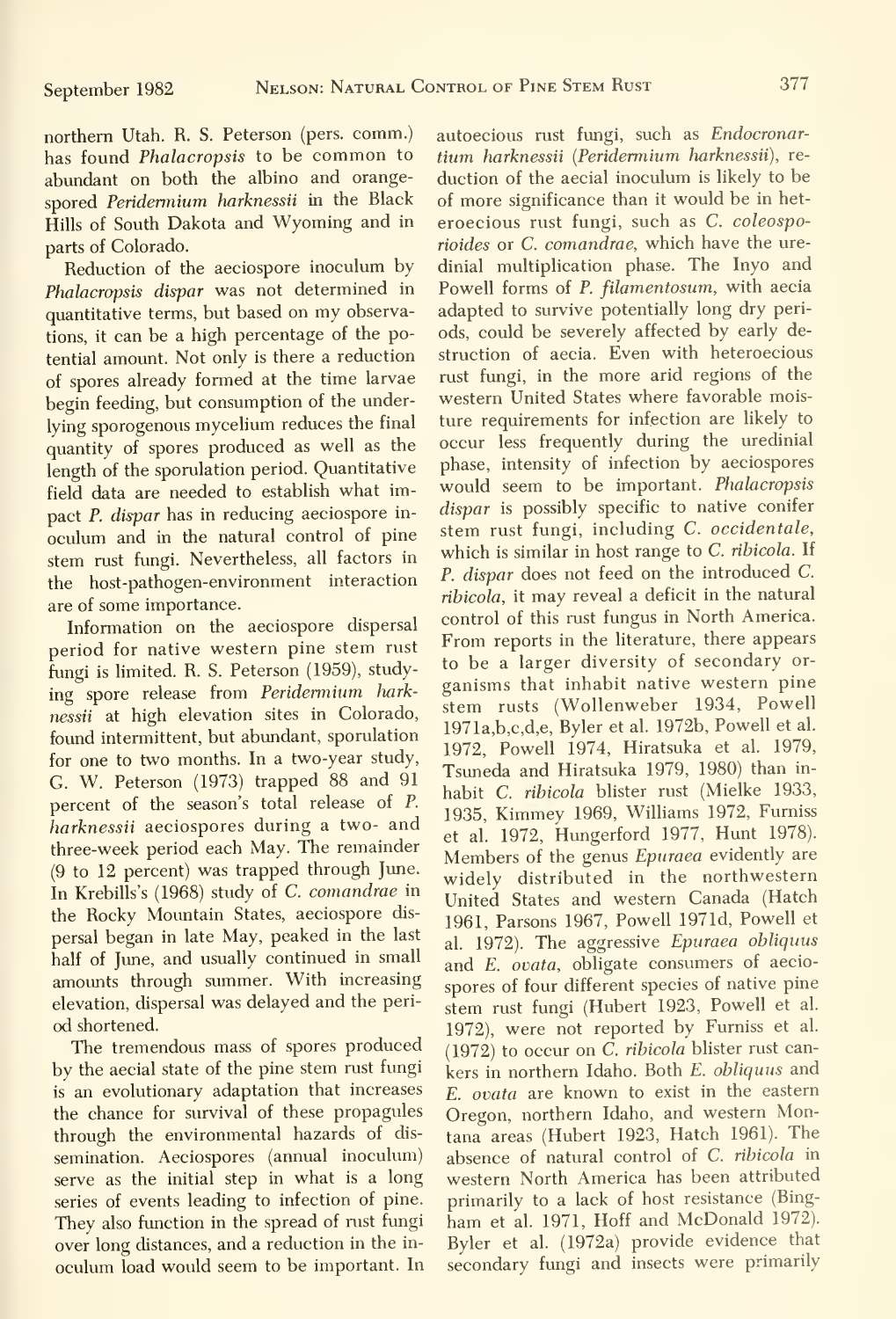responsible for stabilizing populations of Per idermium harknessii at a low equilibrium position on coastal California pines. Pinus radi ata and other coastal pine species become heavily infected with this rust fungus. Al though these species are apparently highly susceptible to infection, resistance mechanisms probably provide tolerance (True 1938). Genetic drift of susceptibility from areas protected by an environment unfavorable for infection could account for part of this high susceptibility. The extent of natural control resulting from the activity of secondary organisms is a possible explanation for the reduced need for host resistance.

The rust fungi are well-known obligate parasites and have evolved with their hosts to a state of mutual survival. Considering the factors involved in rust disease epidemiology, it appears that secondary organisms would tend to reduce disease incidence and thus re duce selection for host resistance. The importance of secondary organisms should perhaps be placed more in the perspective of what disease incidence might be in their absence rather than as candidates for biological control above and beyond what occurs in a natural environment.

#### LITERATURE CITED

- Anderson, N. A., and D. W. French. 1964. Debarking jack pine infected with sweetfem rust. Plant Dis. Rept. 48:530-531.
- ARNETT, R. H., Jr. 1973. The beetles of the United States (A manual for identification). Amer. Entomol. Inst., Ann Arbor, Michigan. <sup>1112</sup> pp.
- BINGHAM, R. T., R. J. HOFF, AND G. I. MCDONALD. 1971. Disease resistance in forest trees. Ann. Rev. Phytopathol. 9:433-452.
- BYLER, J. W., F. W. COBB, JR., J. R. PARMETER, JR. 1972a. Effects of secondary fungi on the epidemiology of western gall rust. Canadian J. Bot. 50:1061-1066.
- 1972b. Occurrence and significance of fungi in habiting galls caused by Peridennium harknessii. Canadian J. Bot. 50:1275-1282.
- Carlson, C. E. 1978. Noneffectiveness of Ribes eradication as a control of white pine blister rust in Yel lowstone National Park. USDA For. Serv. N. R. Rept. 78-18.
- Casey, T. L. 1889-1890. Coleopterological notices. Ann. New York Acad. Sci. 5:89-144.
- CouLSON, R. N., and R. T. Franklin. 1970. The occur rence of Dioryctria amatella and other insects in Cronartium fusiforme cankers. Canadian Entomol. 102:353-357.
- DIXON, C. S. 1978. A Peridermium rust associated with dwarf mistletoe on lodgepole pine. Unpublished thesis. Colorado State Univ. 100 pp.
- FuRNiss, M. M., R. D. Hungerford, and E. F. Wicker. 1972. Insects and mites associated with western white pine blister rust cankers in Idaho. Canadian Entomol. 104:1713-1715.
- Hanover, J. W. 1966. Tree improvement for disease re sistance in western United States and Canada. Pages 53-66 in Breeding pest resistant trees. Proc. NATO-IUFRO Sym., Penn. St. Univ. 1964.<br>Pergamon Press, Oxford, England. 505 pp.
- HATCH, M. H. 1961. The beetles of the Pacific Northwest. Part III: Pselaphidae and Diversicornia 1. Univ. of Washington Press, Seattle. 503 pp.
- Hiratsuka, Y., and J. M. Powell. 1976. Pine stem rusts of Canada. Canada Dep. Environ., For. Serv., Forestry Tech. Rep. 4. 83 pp.
- Hiratsuka, Y., A. Tsuneda, and L. Sigler. 1979. Occurrence of Scytalidium uredinicola on Endocronartium harknessii in Alberta, Canada. Plant. Dis. Rept. 63:512-513.
- HOFF, J. R., AND G. I. McDONALD. 1972. Stem rusts of conifers and the balance of nature. Pages 525-536 in Biology of rust resistance in forest trees. Proc. NATO-IUFRO Adv. Study Inst., Moscow, Idaho, 1969. USDA For. Serv. Misc. Publ. 1221. 681 pp.
- HUBERT, E. E. 1923. The life history of Cronartium coleosporioides. Unpublished manuscript. Div. For. Dis. Res., Washington Off. For. Serv. 76 pp.
- HUNGERFORD, R. D. 1977. Natural inactivation of blister rust cankers on western white pine. For. Sci. 23:343-350.
- HUNT, R. S. 1978. Slugs feeding on Cronartium in British Columbia. Canadian For. Serv. Res. Note 34:21.
- Kimmey, J. W. 1969. Inactivation of lethal-type blister rust cankers on western white pine. J. For. 67:296-299.
- Krebill, R. G. 1968. Cronartium comandrae in the Rocky Mountain States. USDA For. Serv., In termt. For. and Range Expt. Sta., Res. Pap. INT-40, 28 pp.
- KUHLMAN, E. G. 1981a. Mycoparasite effects of Scytalidium uredinicola on aeciospore production and germination of Cronartium quercuum sp. fusi forme. Phytopathology 71:186-188.
	- 1981b. Parasite interaction with sporulation by Cronartium quercuum subsp. fusiforme on loblolly and slash pine. Phytopathology 71:348-350.
- KuHLMAN, E. G., J. W. Carmichael, and T. Miller. 1976. Scytalidium uredinicola <sup>a</sup> new mycoparasite of Cronartium fusiforme on Pinus. Mycologia 68:1188-1194.
- KuHLMAN, E. G., AND T. MiLLER. 1976. Occurrence of Tuberculina maxima on fusiform rust galls in the southeastern United States. Plant Dis. Rept. 60:627-629.
- Leaphart, C. D., AND E. F. Wicker. 1968. The in effectiveness of cycloheximide and phytoactin as chemical controls of the blister rust disease. Plant Dis. Rept. 52:6-10.
- LECONTE, T. L. 1879. The Coleoptera of the alpine Rocky Mountain Regions— Part II. Bull. U.S. Geol. Survey 5(3,XXV):499-513.